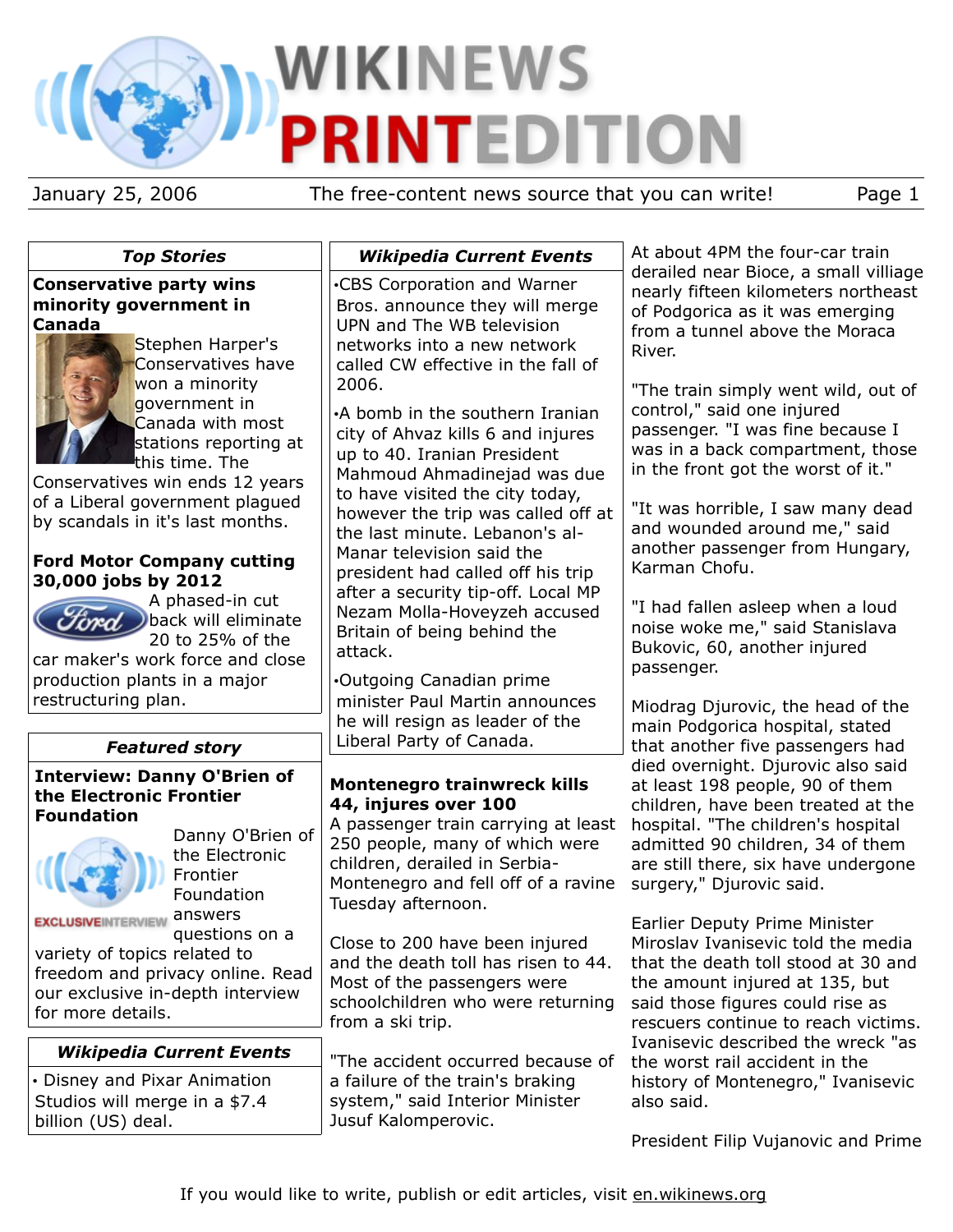Minister, Milo Djukanovic also rushed to the site. "A terrible tragedy happened at Bioce and everything is being done to reduce the number of casualties as much as possible," Vujanovic told reporters.

Because of the accident, Montenegro's transport minister, Andrija Lompar, and National Railways chief Ranko Medenica resigned.

The driver of the train has been arrested because of suspicion of negligence.

The train was heading from the northeastern town of Bijelo Polje to the Montenegrin coastal city of Bar.

#### **Conservative party wins minority government in Canada**

Stephen Harper's Conservatives have won a minority government in Canada with most stations reporting at this time. The Conservatives' win ends 12 years of a Liberal government plagued by allegations of scandals in its last months.

Most major Canadian TV networks began to project a Conservative win at approx 3:30am UTC

Below is the current results for polls reporting, which is still subject to frequent change. Please note this includes both officially elected and leading candidates at this time.

This ends an unusually bitter campaign, with the Conservative and Liberals both launching harsh attack commercials against each other.

In response to the defeat, former prime minister Paul Martin has

stepped down as leader of the Liberal party.

This early election stemmed from the ruling Liberal Party government's loss in a motion of no confidence. The Liberal government has faced strong opposition from the NDP, Conservatives and Bloc Québécois as a result of an embarrassing sponsorship

| <b>Bloc Québécois</b> | 51  |    |  |
|-----------------------|-----|----|--|
| Conservative          | 124 |    |  |
| Green                 |     |    |  |
| Liberal               | 103 |    |  |
| New Democratic        | 29  |    |  |
| Independent           | 1.  |    |  |
| 124<br>51.            | 103 | 29 |  |
|                       |     |    |  |

#### BC

In the Vancouver Island North riding, incumbent John Duncan has been defeated by NDP member and now first time MP Catherine Bell. In the previous 2004 election Bell lost by a mere 483 votes to Duncan. This could be seen as quite an upset to Duncan, who has been in power in this riding for several years and was likely to be in Stephen Harper's cabinet as he was part of Harpers shadow cabinet during the Conservatives time as opposition. Bell won this election by just 1.11%.

#### **Australian Prime Minister announces results of reshuffle** The Australian Prime Minister John

Howard announced the results of an earlier anticipated reshuffle of the Government cabinet.

Brendan Nelson, previously of the Education portfolio, who introduced the controversial Voluntary Student Unionism legislation late 2005, has been promoted to the Defence portfolio. Malcolm Turnbull, who had been in the media several times in 2005

regarding tax law, is now a parliamentary secretary, as is Andrew Robb.

The Treasurer Peter Costello, Foreign Affairs minister Alexander Downer, and Health minister Tony Abbott remain unchanged. With former Nationals senator Julian McGauran's defection to the Liberal Party, Nationals Veterans Affairs minister De-Anne Kelly has lost her place, in reflection of the new Coalition numbers, with Bruce Billson taking up the job.

The Opposition has commented on the reshuffle, with Opposition Leader Kim Beazley stating that

1 the Cabinet consists of "old faces" from the "uninspired to the incompetent".

## **No jail for army interrogator over death of Iraqi general**

Chief Warrant Officer Lewis E. Welshofer Jr. of the U.S. Army's 3d Cavalry Regiment will not have to serve any jail time for his involvement in the death of Iraqi Maj. Gen. Abed Hamed Mowhoush during an interrogation. The Iraqi general died after Welshofer shoved the general head-first into a sleeping bag, sat on him and occasionally covered the generals mouth with his hands.

On Saturday, a jury consisting of six military officers acquitted him of murder and assault charges, but found him guilty of negligent homicide and negligent dereliction of duty, charges that carry a combined maximum sentence of 3 years and 3 months. On Monday the military jurors handed down the verdict involving no prison time but imposed a \$6000 fine and restricted his movements between work, worship and his barracks for 60 days.

This sentence stands in stark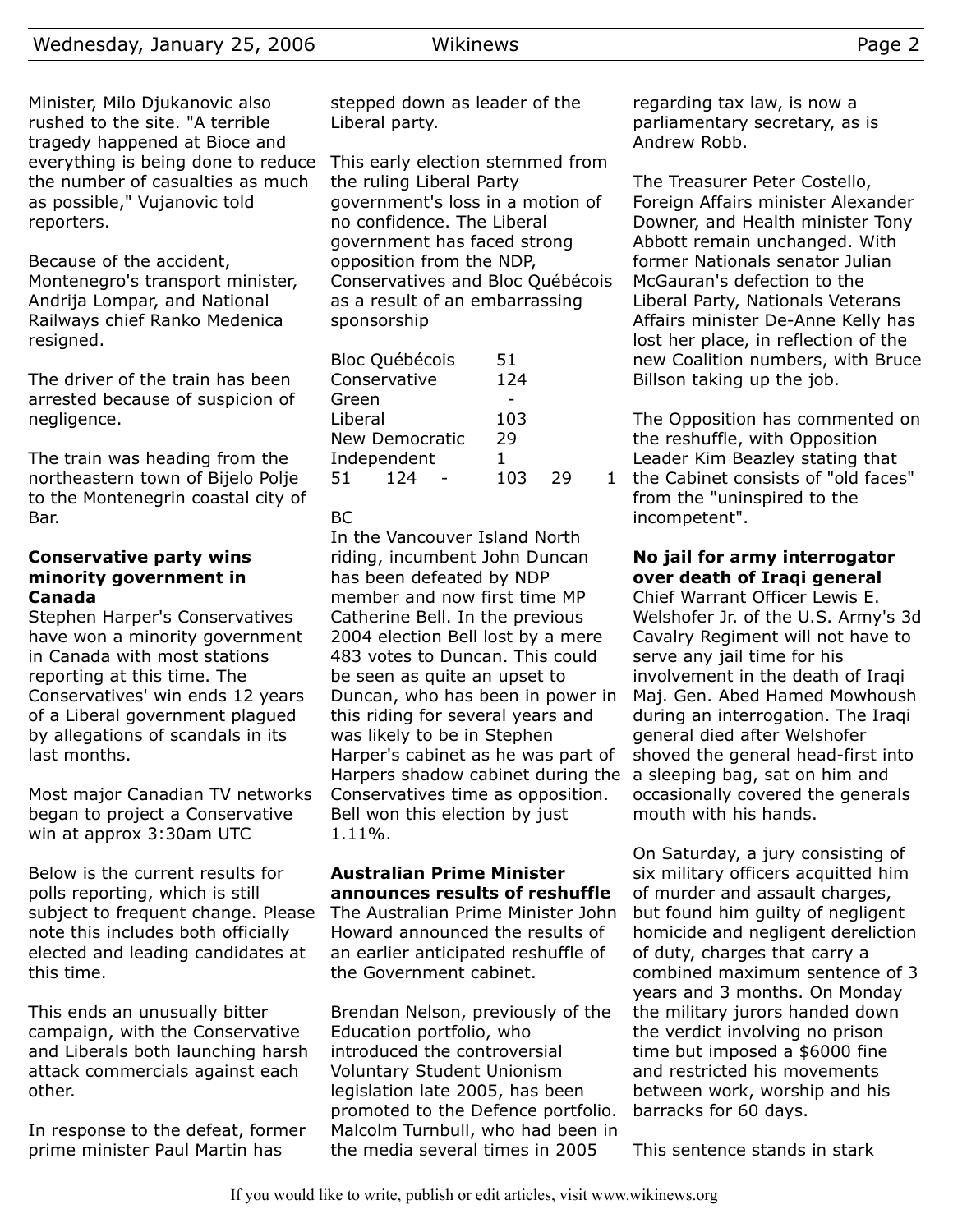contrast to that of lower ranking army personal convicted for mistreatment of detainees at the Abu-Ghraib prison. Although none of the victims considered in the Abu-Ghraib cases died, the sentences handed down were significantly harsher, with former corporal Charles A. Graner Jr. serving 10 years in federal prison, former staff sergeant Ivan L. "Chip" Frederick II was serving 8 1/2 years and former private first class Lynndie R. England serving three years.

Before taking effect, the sentence must be approved by Maj. Gen. Robert W. Mixon, who cannot order a harsher sentence but may reduce it or set it aside entirely.

#### **Julian McGauran defects from Australian National Party**

Australian National Party senator Julian McGauran left the party in order to join the Australian Liberal Party. McGauran has made comments to the effect of stating that the Liberals have the best chance of representing regional Australia.

The Prime Minister John Howard has said that McGauran was not "poached", over suspicions in relation to an upcoming frontbench reshuffle, and the Federal Treasurer Peter Costello welcomed McGauran's defection, with suspicion he may have orchestrated the move in order to bolster his leadership prospects.

Many Nationals felt hurt; Victorian Nationals leader Peter Ryan called his move the "ultimate act of treachery".

## **NASA postpones Stardust mission briefing, no revised date as of yet**

NASA cancelled a media briefing on its Stardust mission, expected to provide an update about analysis of both the "Comet Wild 2" particles and interstellar particles gathered during the nearly seven year mission. In "MEDIA ADVISORY: M06-016," issued earlier today, the space agency announced postponement of the briefing, originally scheduled for Tuesday, January 24, 1 p.m. EST. No announcement has been made about when the briefing will be re-scheduled. NASA's stated reason for delay was to, "allow the Stardust science team additional time to assess and distribute cometary samples."

## **U.S. army interrogator convicted in Iraqi general's death**

A U.S. military court found Army chief warrant officer Lewis Welshofer guilty of negligent homicide in the death of Iraqi Maj. Gen. Abed Hamed Mowhoush during an interrogation in al-Qaim in Iraq, near the Syrian border, in November 2003.

The Iraqi general died after Welshofer shoved the general head-first into a sleeping bag, sat on him and occasionally covered the generals mouth with his hands. Welshofer's supervisor had approved this technique except that Welshofer did not tell his supervisor that he sat on prisoners.

The prosecution described the techniques Welshofer used to obtain information from Mowhoush consent of superiors. as "torture".

The defense argued that Welshofer's interrogation methods were covered by official policy. His unit's commander Captain William Ponce wrote in an email three months before Mowhoush died that there were no rules for

interrogations yet and that "the gloves are coming off, gentlemen ... we want these individuals broken. Casualties are mounting." Lieutenant General Ricardo Sanchez, the commanding officer in Iraq, authorized new interrogation techniques which according to Welshofer included the sleeping bag method.

The jury consisting of six military officers also found Welshofer guilty of negligent dereliction of duty, but acquitted of the more serious murder and assault charges.

Two days before his death, Mowhoush was beaten with rubber hoses, allegedly by CIA subcontractors, in the presence of Welshofer and on the next day Welshofer held Mowhoush while water was poured on this face.

Welshinger testified that he had used the sleeping bag technique a dozen to two dozen times in Iraq.

The sentencing is scheduled for Monday when Welshofer faces a maximum penalty of three years in a military prison. Last year U.S. army reservist Lynndie England was convicted of one count of conspiracy, four counts of maltreating detainees and one count of committing an indecent act and is currently serving her sentence of three years in prison. None of the charges levied against her involved the death of a detainee and her defense also argued that she was acting with

## **Interview: Danny O'Brien of the Electronic Frontier Foundation**

anuary's second Interview of the Month was with Danny O'Brien of the Electronic Frontier Foundation (EFF) on 23 January in IRC.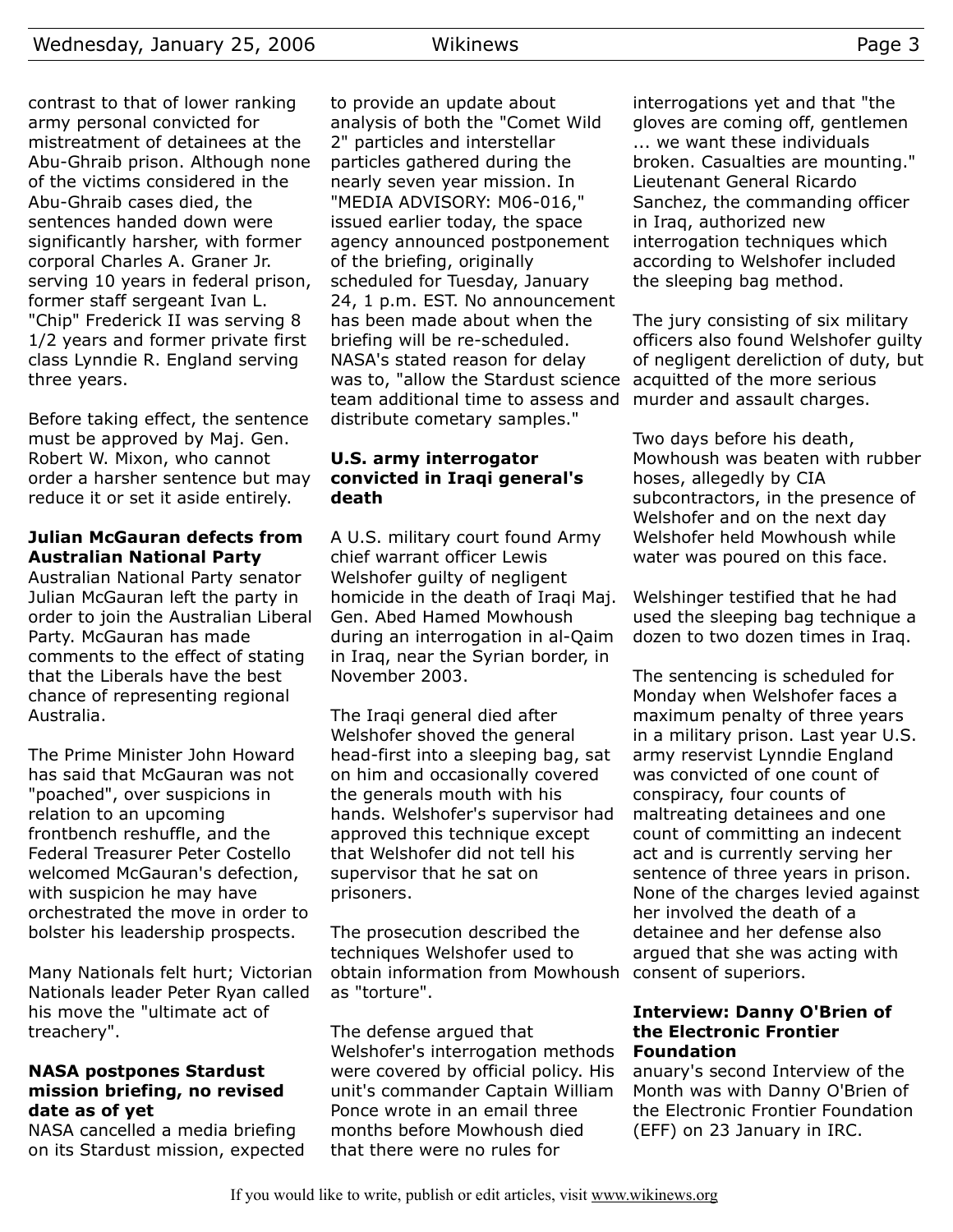The EFF is coming off a series of high-profile successes in their campaigns to educate the public, press, and policy makers regarding online rights in a digital world, and defending those rights in the legislature and the courtroom. Their settlement with Sony/BMG, the amazingly confused MGM v Grokster decision by the Supreme Court of the United States, and the disturbing cases surrounding Diebold have earned the advocacy organization considerable attention.

When asked if the EFF would be interested in a live interview in IRC *of it now.* by Wikinews, the answer was a nearly immediate yes, but just a little after Ricardo Lobo. With two such interesting interview candidates agreeing so quickly, it was hard to say no to either so schedules were juggled to have both. By chance, the timing worked out to have the EFF interview the day before the U.S. Senate schedule hearings concerning the Broadcast flag rule of the FCC, a form of digital rights management which the recording and movie industries have been lobbying hard for - and the EFF has been lobbying hard to prevent.

[Wikinews] I'd like to jump into some direct questions which were suggested by people on the research page. These first ones relate to the US government and online privacy.

Since 9/11 the US administration has been progressively violating privacy standards in online communications, including circumventing its own surveilance laws and developing—and possibly implementing—the Total Information Awareness project. What is EFF's position regarding government monitoring of private communications such e-mail,

instant messaging, and voice over IP?

*[Danny O'Brien] Since the very beginning, the EFF has worked hard to keep the traditional laws regarding wiretapping and monitoring away from the Internet, not just because we believe in strong 4th Amendment rights but because technologically, a wiretap on an individual line is miles away from what is needed to do the equivalent on the Internet. That's why, for instance, we fought against CALEA being extended to the Net, and why we're fighting the FCC's extension*

*A lot of simple approaches to surveillance that the gov't would like to take are far from reasonable, to use the language of the 4th amendment. I should say that I'm using American examples here, but we're obviously concerned more generally*

[Wikinews] A related question - Will EFF be involved in cases, even as amicus, such as the cases filed by ACLU Detroit and the Center for material or programs that seek to Constitutional Rights New York, which allege the National Security Agency violated US law prohibiting wiretaps without a warrant? *[Danny O'Brien] We're currently looking into every possible avenue. One of the difficulties is trying to ascertain exactly what the government program involved. The EFF has a battery of lawyers, with different areas of interest* [Wikinews] Is this in the same vein as the recent requests for google to poney up it's search database?

*[Danny O'Brien] No, that's a great question. The two issues are very different, but I think speak to the problems that the Internet is now being seen as a resource for government surveillance and research, which we think that all Net companies have to become*

*aware of. There's a real danger in simply logging everything: you end up risking being a tool for the invasion of your own customer's privacy.*

[Wikinews] Google alone of the largest search engines refused the Justice Department's demands to turn over user data. The EFF is on record as criticizing Google's privacy policy. How does the EFF feel about that privacy policy now? What does EFF feel about the other search engine's behaviour did they comply with their own privacy policies? Does this incident reflect the strength or weakness of corporate privacy policies online? [Danny O'Brien] Privacy policies largely extend at the moment to merely the descriptions of what information is stored. We've long warned against companies collecting large amounts of data about their customers, and doing nothing to anonymise or aggregate it. We think that companies are storing up trouble for themselves this way. [Wikinews] Does the EFF have any educate employeers and

companies on the advantages of privacy?

*[Danny O'Brien] We do -- hold on, I should be handing out more URLs http://www.eff.org/osp/ is our guide to "online service providers" for the best practicies in logging data. I'm also speaking at the MySQL conference later this year on what \*not\* to include in your schema. It's an interesting area, because it's one where coders have a degree of power over what can be done. Personally, I'd like to see a great deal more knowledge about how to aggregate and anonymise data being spread among the community. I'm constantly recommending the book Translucent Databases, which covers this very nicely. Also, the*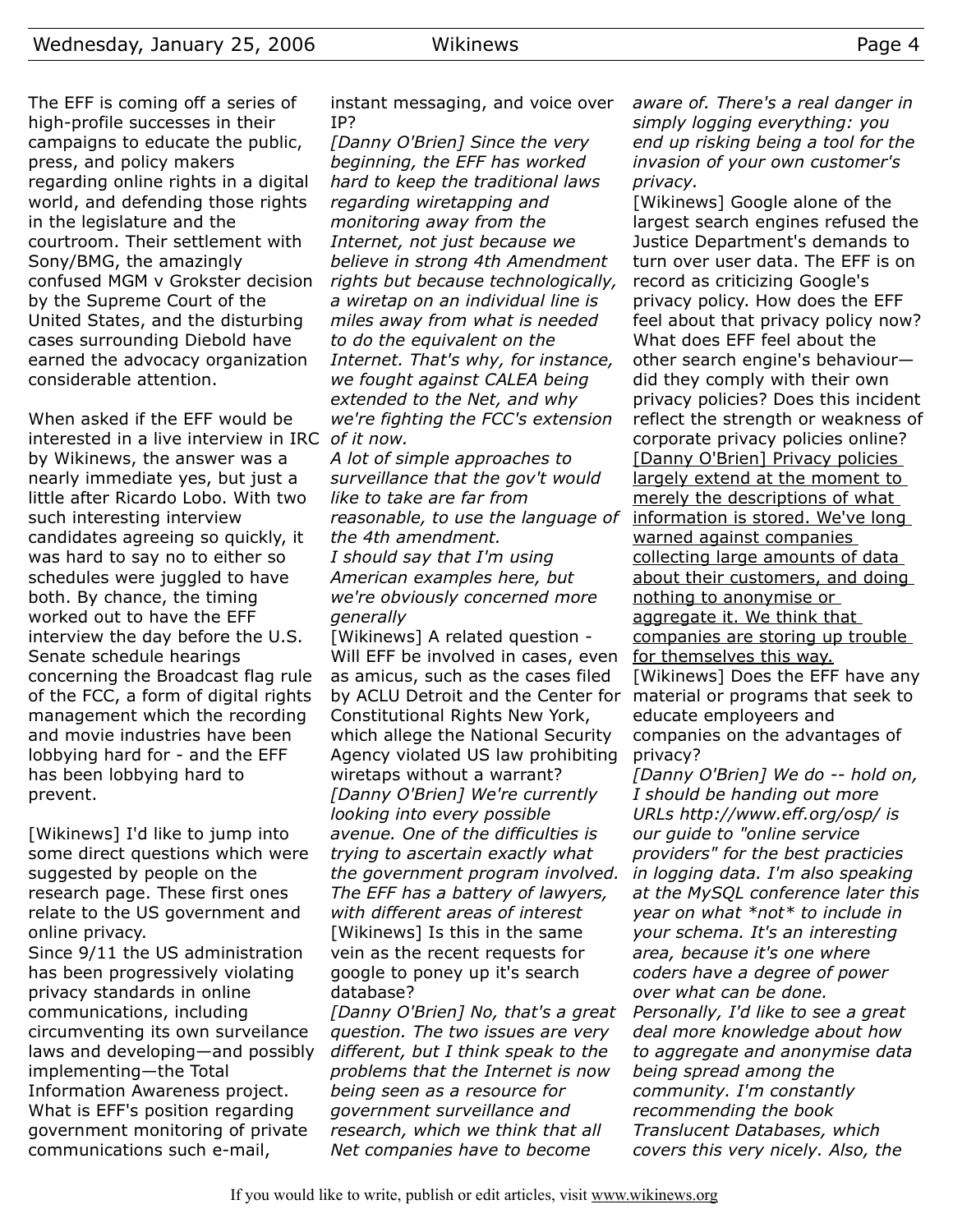successes in the Sony BMG case.

There are some questions, clarifications about the case, however. The settlement appears to cover the XCP and SunComm software delivered on CDs. What about OpenMG XCP, DRM used by Sony BMG's SonicStage software

for Sony Connect?

*in this particular case.*

mentioned at all in the

agreement?

*OSS source would do a great service by setting reasonable defaults for software logging behaviours. The trouble is, and I think we all fall into this trap; we assume the more logging the better. How many of us are casually logging this, for instance?* [Wikinews] I'd like to talk about the Sony BMG case for a bit, if that's okay. First, congratulations to EFF in regard to some of the the XCP software included code taken from the VLC media player software, which is released under the GPL. Is EFF involved in any cases regarding this? *[Danny O'Brien] No we didn't cover this. We don't have standing to take on the copyright issue i.e. we would have to represent a copyright holder.* [Wikinews] Would EFF be involved in such a case if asked?

*[Danny O'Brien] It'd be an interesting case, but we try to distribute these cases to where the expertise lies. During the Sony BMG case, we spoke to groups like the FSF and the Software Freedom Law Center. Generally speaking, they're the people who would be best placed to investigate cases like this.*

*It's worth saying that we're really pleased that there's now a whole constellation of great organisations that we work with. FSF, the Berkman Center, Public Knowledge in D.C., the list goes*

[Wikinews] The Sony BMG case is a content producer attempting to US FCC is trying to do the same thing on the hardware of US citizens with the Broadcast Flag. I know the EFF is involved in the lobbying on this, but I have questions which lead into this. This to approach it in the US Congress? is a hardware issue. Does it matter *[Danny O'Brien] Well, the initial* on the internet?

*[Danny O'Brien] Yes, for a number courts, who agreed with us that of reasons.*

*The point about the broadcast and audio flags is that they set up a kind of ghetto for content. The whole point of both is to \*prevent\* distribution onto the Internet. But in order to do that, you need to create a hardware world which is fenced off from not just the Net, but from user modification, and open source development. This ghetto has to be created in*

*every audio-visual device, by government mandate. So that affects the Net a couple of ways. Firstly, you essentially curtail the Net's use. But secondly, these flags are easily (though illegally) circumventable, so they generally prompt even more draconian laws (which are just as easily circumventable.)*

*One of our biggest problems with the flags is they cross a Rubicon. They create a government technological mandate in user tech. Once you start down that path—especially when you discover your initial mandate doesn't actually work—you just ask for more and more control.* [Wikinews] Isn't this already the case, considering the HDTV standard and others? Isn't standards an element of the FCCs mandate?

*[Danny O'Brien] Standards for broadcast and reception, but not standards for what you do \*after\* you receive something. Remember the FCC's primary job is to prevent interference, and to manage the commons of the public airwaves. It's a huge overreach for it to take over what you do with what comes from over those airwaves.*

[Wikinews] Because this is a rule, not a law, how does the EFF plan *regulation was thrown out by the this was agency overreach. So what we've seen now is groups like the MPAA and RIAA attempt to extend the FCC's powers by law. For all of last year, they attempted to do that by -- well, for want of a better word, sneakily attaching the necessary language to other bills. As you say, it can potentially be a very small amendment, so I suppose they felt that they could do this. Everyone fought an incredibly effective campaign to*

*[Danny O'Brien] Okay, this is where I have to say that I'm a \*bit\* limited in what I can say. Ah, if only out of blind ignorance* [Wikinews] Do you know if the OpenMG XCP software is *on.*

[Danny O'Brien] I don't know about OpenMG: we joined the case\_enforce DRM on their clients. The representing XCP and SunComm users, so I don't think that was covered. But watch me shine the giant neon IANAL sign above me. If you like, I can ask after the interview, and we can add that to the results.

[ Wikinews] I'd appreciate that. Can you disclose the terms of the settlement regarding future use of software DRM measures? Have they promised not to alter users machines in the future? *[Danny O'Brien] Again, it's always dangerous to paraphrase legal documents. Ah, we have an FAQ that covers this. Thank goodness: http://www.eff.org/IP/DRM/Sony-BMG/settlement\_faq.php* [Wikinews] This case also has some connection to copyright infringement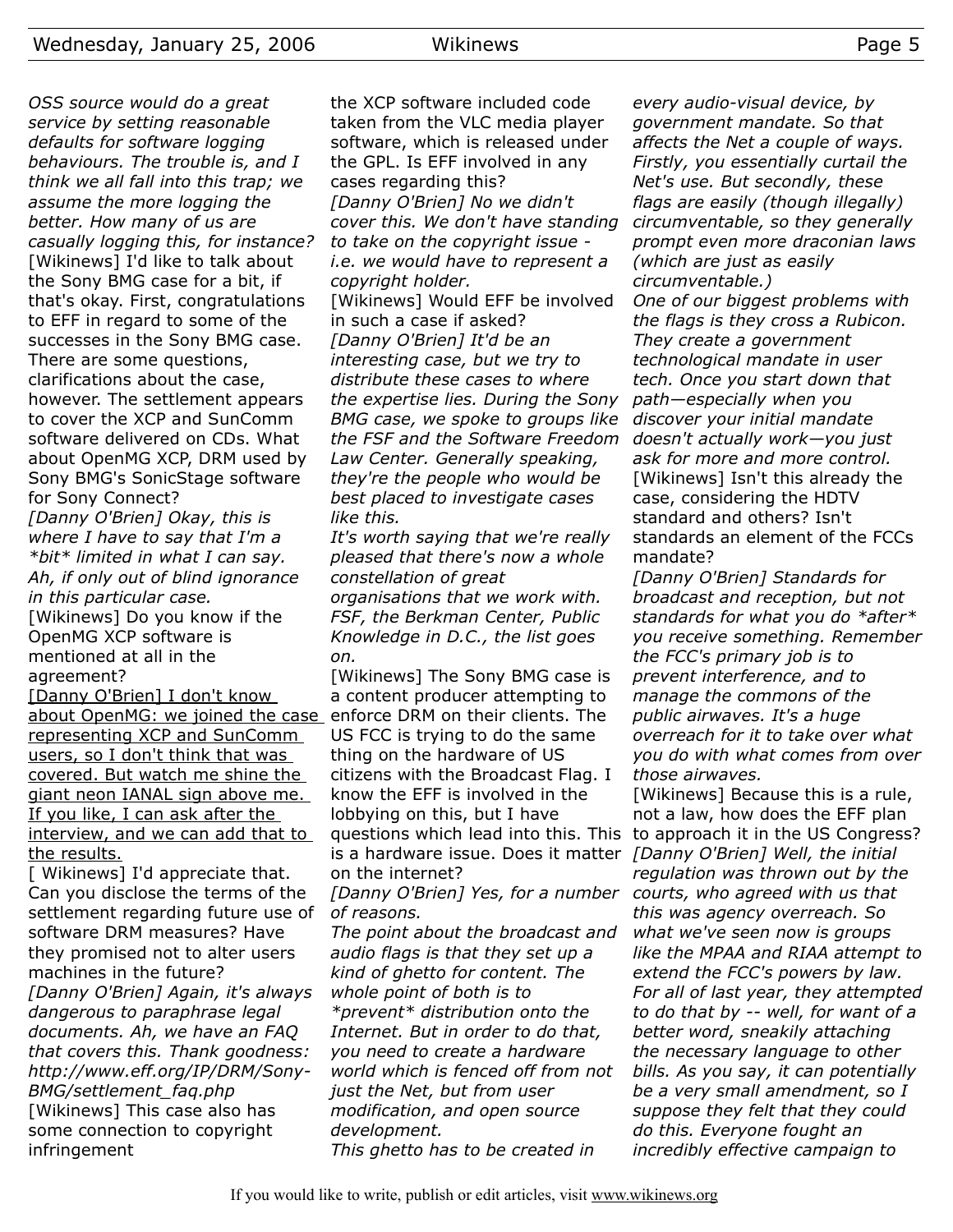*prevent this. And a lot of that had to do with the Net—we'd hear from the Hill of a lobbyist attempt to include the regulation, and we'd be able to organise calls and letters from constituents very quickly.*

*Most politicians, strangely enough, don't like it when something is sneaked past them. And we managed to alert a lot of them to arguments they weren't hearing from broadcasting lobbyists. Now, we're seeing a second stage. Which is Hollywood coming out into the open, and presenting the flags openly. That stage begins tomorrow, with Senate hearings on the topic.*

[Wikinews] The Senate will begin hearings on this rule tomorrow. What does EFF expect to happen during this legislative process? How might this affect online communities? to get specific and personal, what does it mean to Wikinews readers and contributors?

*[Danny O'Brien] If the law passes, it'll have dramatic effects. Particularly to wikinew's future, actually: I think we can all foresee a time when Wikinews would take fair use samples of the news and public affairs, both audio and visual. With a broadcast or audio flag in place, that usage - while legal - would effectively disappear or at least be much much harder. More generally, you'll see advancement in tech frozen in a lot of areas, the pulling away of open source development in anything that was connected to HD TV or digital radio. The biggest problem here is that technology like the flag gives the entertainment industry a stick to hit the technology industry. Before this before the interview started. the broadcast flag was even introduced, hollywood was lining up objections to technology like Tivo-To-Go.*

[Wikinews] I understand that would be the case in the USA, but could you explain how this might affect people in the EU? or anywhere outside the USA? *[Danny O'Brien] Sure, one of the areas that we spend a lot of time with these days—we have two staff working full time on international issues—is what's called policy laundering. So for instance, the worst provisions of the DMCA have generally been introduced into law in countries like Australia by their inclusion in bilateral Free Trade Agreements. Already, Hollywood representatives have been working in Europe and elsewhere to introduce the equivalent of the broadcast flag there. The rule is that if you can introduce it in one country, that makes it a lot easier to export it elsewhere. [Danny O'Brien] Copyright extension is a great example of this. In that, the last US copyright extension was introduced to track Europe, and now Europe is being encouraged to match its copyright with the US. We're already seeing that with copy control mandates like the flag.*

[Wikinews] The Broadcast flag is a form of Digital Rights Management, in this case implemented by the US FCC. There are other DRM issues to talk about. In the French Parliament the DADVSI law, which relates to the implementation of the 2001 European Directive on Copyright in France, is under active consideration. Has the EFF had the *countries, has a great core of* opportunity to consider this law, and what is the opinion if so? *[Danny O'Brien] Actually, I was just talking to Submarine about We're keeping as close an eye on this as we can. It's a good example of the ratchet problem as it's an implementation of the EUCD.*

[Wikinews] Canada and Belgium apply heavy taxes on copying medium, and the revenues from these taxes are used to support creative artists and developers, as an alternative to supporting DRM. What does EFF feel about such a method to control fair use/fair dealing?

*[Danny O'Brien] Actually, we prefer a system of voluntary licensing schemes over either of these approaches.*

*http://www.eff.org/share/collectiv e\_lic\_wp.php*

[Wikinews] There are efforts under way to develop an open standard DRM, such as a project by Sun Microsystems which is relatively fair to users. Would EFF support an open standard/open source DRM, or is the entire concept of DRM considered unacceptable in any form?

*[Danny O'Brien] Our take on Sun's DRM:*

*http://www.eff.org/news/archives /2005\_08.php#003929 Essentially, our disagreement isn't with DRm per se: it's DRM backed up by the DMCA's anti-*

*circumvention laws. If users had the right to circumvent DRm to exercise their fair use rights, we think the market would quickly sort out what controls on media use were acceptable and what were not.*

[Wikinews] A follow-on question from the French one does eff plan to set up some chapters in Europe ?

*[Danny O'Brien] France like many activists and advocates already. We'd be delighted to help them in any way we can.*

[Wikinews] A follow-on question regarding the Sony BMG case Does EFF have a response to the Register article

http://www.theregister.co.uk/2005 /12/06/eff needs to die/ *[Danny O'Brien] Sigh. I wondered*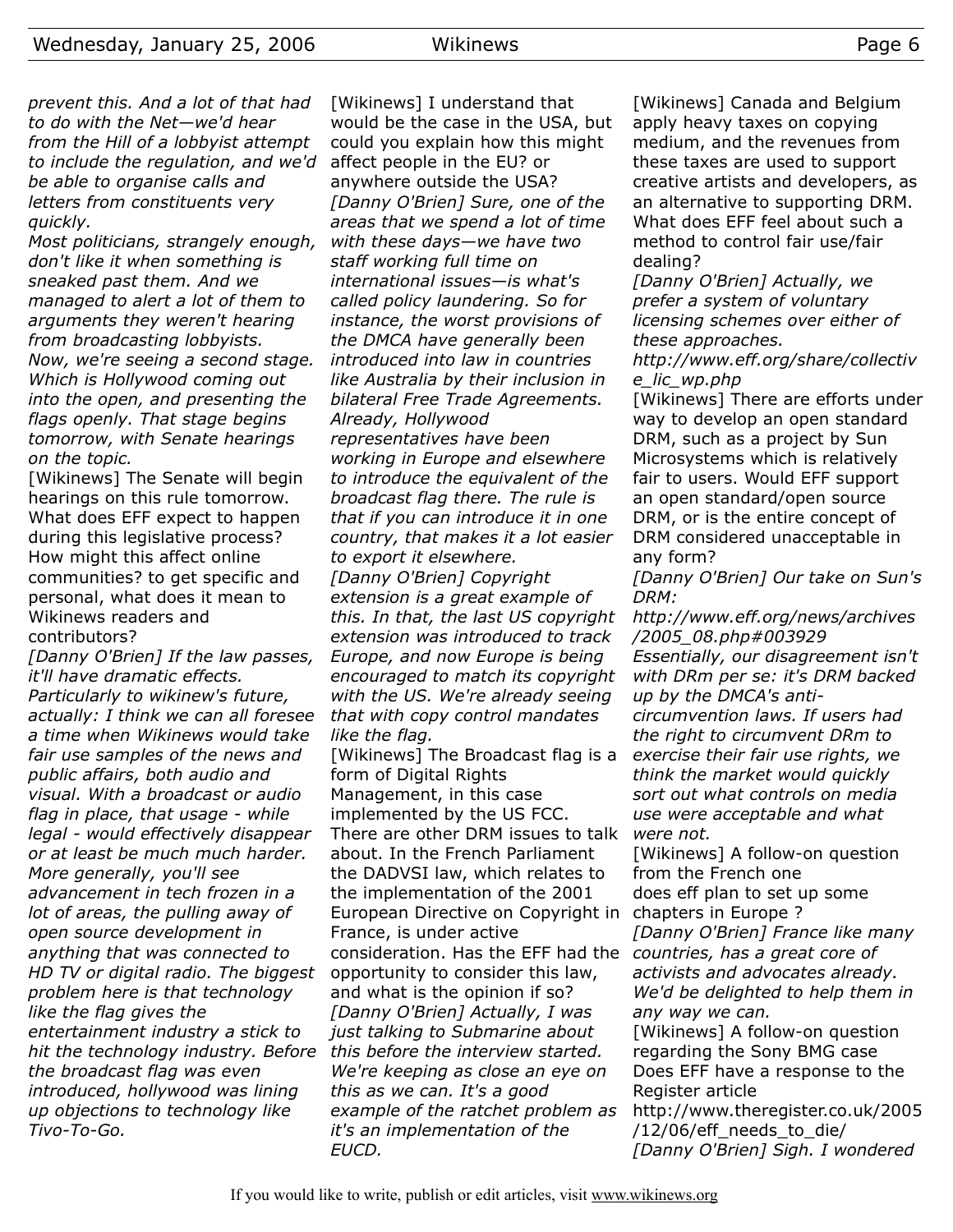*if this would turn up. It's a really odd article, given that it includes a bunch of cases that aren't ours, ones that we didn't lose, and other oddities. I think we'd rather let the facts speak for themselves. Here's a list of our*

*[ http://www.eff.org/legal/victorie s/ victories]. There's a longer list at the wikipedia entry.*

[Wikinews] Are there any questions I should have asked you, which I did not? *[Danny O'Brien] Hahah! No, but I'm happy to take additional questions. I'm actually trying to think of some of the harder questions.*

[Wikinews] Well, I think I'll ask MrM to unmoderate now, and let everyone mob you.

[MrMiscellanious] :) Alright, here we go...

## *MrMiscellanious made this room no longer moderated for normal users.*

*[Danny O'Brien] I guess the question we often get asked is "Why aren't you doing something about X?" where X is a matter that wikipedia funding drive show that really is important—the simple answer to that is that we have limited resources. Which is why I'm really happy to see lots of other organisations spring up.* [Question] Does EFF support TOR, financially or otherwise, anymore? *[Danny O'Brien] We host Tor's website, but direct funding was for submitting to UK parliamentary last year. Actually, the Tor questions really are so frequentlyl asked that they're best answered on Tor's FAQ (including the legal FAQ we wrote for them.) http://tor.eff.org/faq.html.en* [Question] en.Wikipedia prevents TOR endpoints from editing on the site; does EFF consider such classblocking an acceptable response to *speak as someone who* behavior, or is it generally inappropriate? *[Danny O'Brien] We're disappointed. We hope there's a*

*way of providing a technical solution that would work to support Tor's aims, and would be practical for Wikipedia. If we can work as an intermediary in that discussion, we'd be happy to.* [Question] European Organisations which have similar goals like the EFF were not succesful in preventing Telecommunications data retention. What conclusions does the EFF draw for their own campaigns?

*[Danny O'Brien] I have a long answer to that, with my EFF hat off.*

*Okay, so the reason I'll take my EFF hat off to answer your question, is because I'm also involved in ORG which is one of those organisations in Europe. The conclusion is that advocacy needs resources. One of the strengths of EFF and other US advocacy groups is they are permanent, with a paid staff. http://openrightsgroup.org I think that now there are sites like http://www.pledgebank.com around, and facts like the we're getting to the point where we can turn volunteer organisations into groups that have that flexibility, plus financial resources. Which means you get to the situation where the group of volunteers who formed ORG can now work on projects like inquiries:*

*http://www.openrightsgroup.org/o rgwiki/index.php/APIG\_DRM\_Publi c\_Inquiry*

*There are fantastic groups in Europe, like EDRI and FFII and I think the time is now right for those groups to be given more resources by everyone. And I traditionally comes out in hives when money is mentioned. It's a big leap, but I think it's one we all have to work at getting right. Give* *to them, at exactly the same time as you join the EFF: http://www.eff.org/support/*

## *Danny O'Brien puts EFF hat back on.*

[Question] "Danny O'Brien "once successfully lobbied a cockney London pub to join Richard M. Stallman in a spontaneous demonstration of Bulgarian folk dance." Can you give details?" *[Danny O'Brien] RMS is a great fan of folk-dancing, and was teaching me and some friends the dance moves to the Free Software Song in a pub in Shoreditch. Maybe it was the alcohol, all the alledgedly viral nature of the GPL, but by the end, we had most of the pub doing them. He loves it, although recently I believe he's hurt his leg and can't do it so much any more*

[Question] Wikipedia was earlier attacked by a group, which has launched a website, claiming that Wikipedia should be upheld by law to have 100% factuality in their website (relating to an earlier case where a bogus biography was posted to Wikipedia). What is the EFF's stance on the issue? *[Danny O'Brien] I'm not sure of the site that you refer to, but obviously we'd support Wikipedia on this matter. We don't see any problem with Wikipedia's process.*

[Question] There is an article on de.wikipedia (German) about the hacker "Tron". His full offline name is included in the article. A German court has issued an injunction preventing the Wikipedia.de website (the website of the German Wikimedia Foundation) from linking to the de.wikipedia site, which is outside the jurisdiction of that court. What does EFF think about such extranational effects of local laws? Does a person's name, especially a figure as well known as Tron,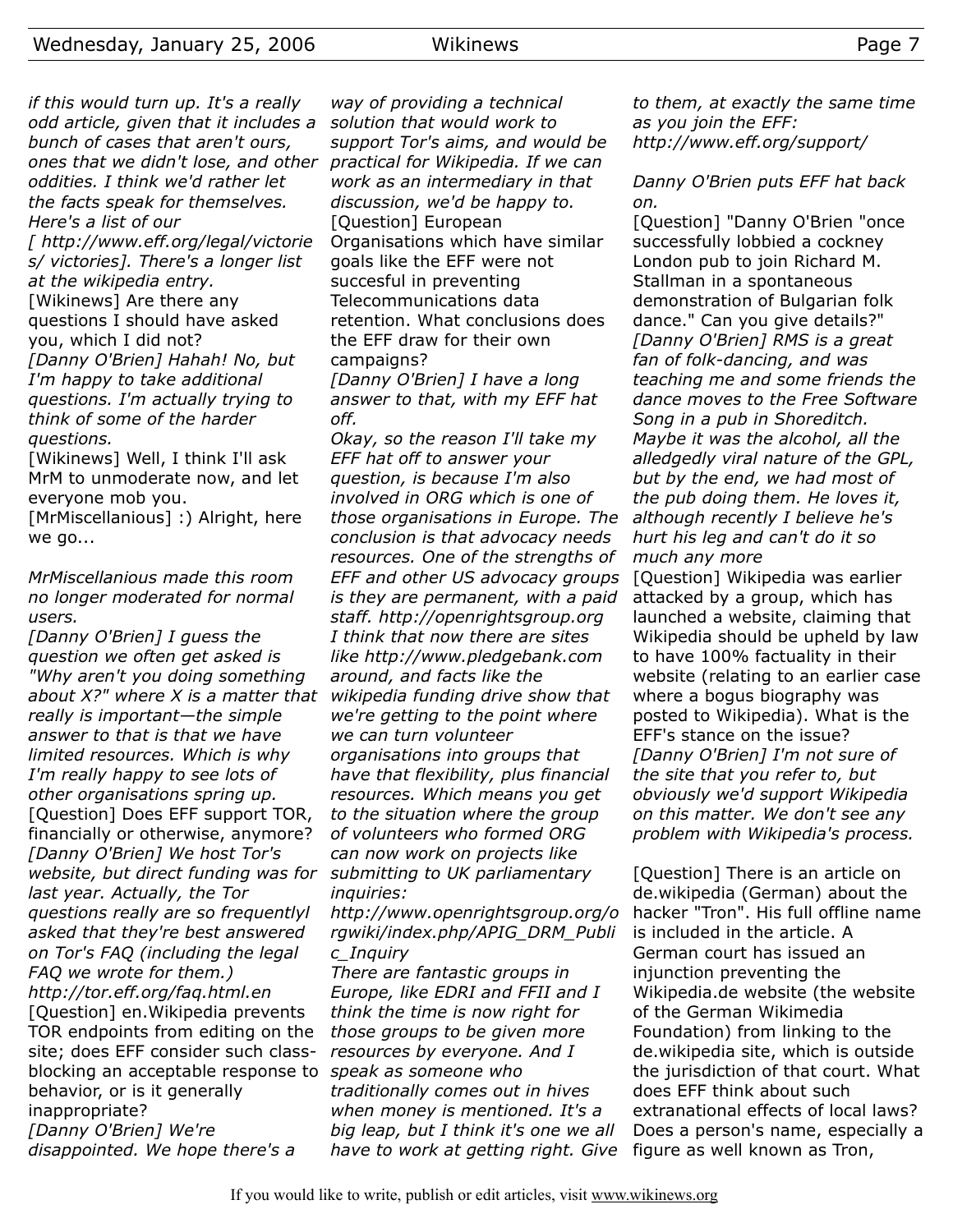deserve special privacy? The order was obtained based on a proposal by the deceased hacker's family. And it should be pointed out that the hacker's real name was known for a long time.

*[Danny O'Brien] It's a good question: honestly, it depends on the law, and the practicality of the law. I can't speak to the case, particularly as the last i heard, the* minute. *facts weren't clear. In this case, it's not the territoriality of the law that's of concern, it's whether anyone should be forbidden from linking to a resource.*

## **Exclusive: David Anderson talks about the Stardust@home** Brownlee of the University of **project**

Following the return of the Stardust space capsule from its encounter with the Comet Wild 2, NASA scientists have come up with way to Jupiter to meet the comet a novel approach to dealing with the samples of "interstellar dust" that have been collected, they want help from the public.

The Stardust spacecraft carried an aerogel-based dust collector, which In a move similar to some was exposed to space in varying orientations during different phases of the mission.

Only one side of the collector was exposed towards the stream of particles coming off the Comet Wild 2 during the encounter in 2004, while the other side was used to collect interstellar dust at an earlier point in the spacecraft's journey.

Although scientists have seen the particles captured from comet Wild the Virtual Microscope which will 2 when they examined the aerogel, they have not examined any of the particles expected on the other side of the collector due to their smallness. They will be examined after they are found with the help of Stardust@home. It is believed that on the order of

50 interstellar dust particles impacted the aerogel, each now resting inside a tiny crater.

Stardust traveled nearly three billion miles and its mission lasted seven years. At times it was traveling at 8 miles a second. Thats fast enough to go from San Francisco to Los Angeles in one

Stardust set a new all-time record for being the fastest spacecraft to return to Earth, breaking the previous record set in May of 1969 during the return of the Apollo X(10) command module. Don Washington, Seattle said "our spacecraft has traveled further than anything from Earth ever has – and came back. We went halfand collect samples from it. But the comet actually came in from the outer edge of the solar system, out beyond the orbit of Neptune, out by Pluto."

distributed computing projects, the analysis work for the project will be spread among volunteers on the Internet, who are being asked to participate in this scientific undertaking.

Wikinews reporter Jason Safoutin investigated the Stardust@home project, and discussed its goals with one of its founders. Via email, he interviewed David P. Anderson, a founder of the SETI@home project, and one of the creators of be used to search for captured particles from interstellar space.

I was wondering If I could get some questions answered or if you could give me some "insider" info for the project. I am aware that you are taking place in the

development of the VM (Virtual Microscope)...Could I know more about that?

*The 'virtual microscope' lets you scan through a set of images as if you were turning the focus knob on a microscope. The images are fairly large (about 100 KB each) so it's important to pre-load the images. While you're looking through one set of images, the VM is busy downloading the JPEG files for the next set.*

*At first we thought we'd have to do this with a Java applet or Flash program - something tricky and complicated. My contribution was to point out that it could be done fairly easily using Javascript, and I wrote a prototype of this.*

Will this project use the BOINC Platform/Program? *No. We thought about using some parts of BOINC (like the database and web pages for creating "accounts") but it was easier just to do this from scratch.*

How long will the project take? *It depends how many volunteers participate, and how fast they look at the 'focus movies'. It will probably be just a month or two.*

Anyone can join but they have to take a test before they can participate. What will the test include?

*Looking at some focus movies and deciding whether they contain a dust particle. Participants see a lot of training examples before they take the test. It's easy, not like a test in school.*

How many will be allowed to participate? *No limit as of now.*

When will the project start? *I think in about 2 months. It will take that long to transport the*